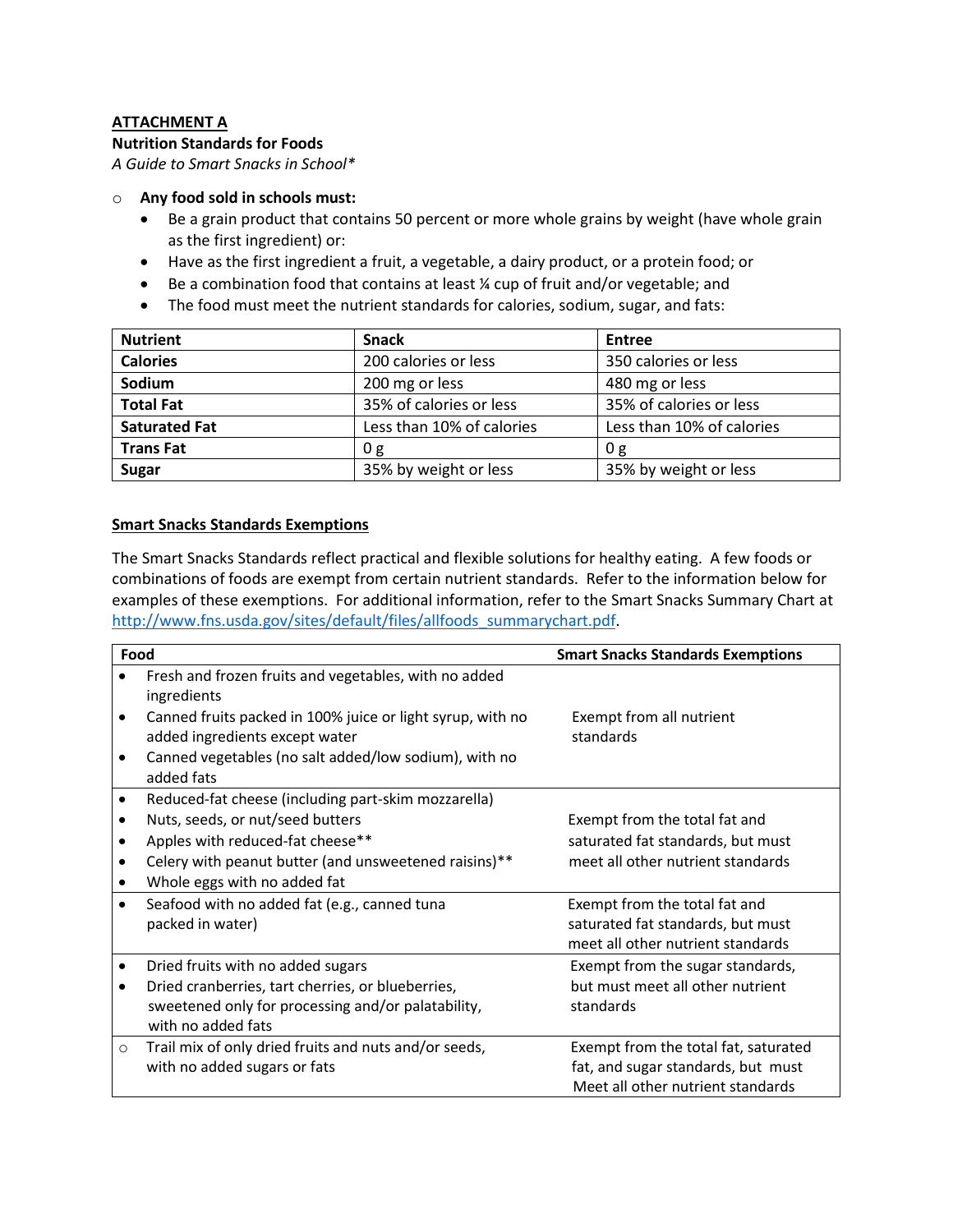### **Smart Snacks Standards for Beverages**

### o **All schools may sell**

- Plain water (with or without carbonation)
- Unflavored low-fat, unflavored fat-free, or flavored fat-free milk
- Milk alternatives as permitted by the National School Lunch Program/School Breakfast Program
- 100% fruit or vegetable juice, with or without carbonation
- 100% fruit or vegetable juice diluted with water, with or without carbonation and with no added sweeteners
- o **Elementary schools may sell up to 8-ounce portions, while middle schools and high schools may sell up to 12-ounce portions of milk and juice. There is no portion size limit for plain water.**

\*The above *Nutrition Standards* are criteria for sales/service of a la cart and/or vended items from the *Alliance for a Healthier Generation*. Please be aware that these criteria are only meant to apply to individually sold foods and that foods sold as part of a reimbursable school meal may not necessarily meet these criteria although menus meet the nutrition standards set by the U.S. Department of Agriculture for school meals. Local policy makers may wish to modify the standards but should be aware that may make schools ineligible to meet the criteria for the *Healthier US Schools Challenge*.

\*\*Paired exemptions are always required to meet the calorie and sodium limits for Smart Snacks.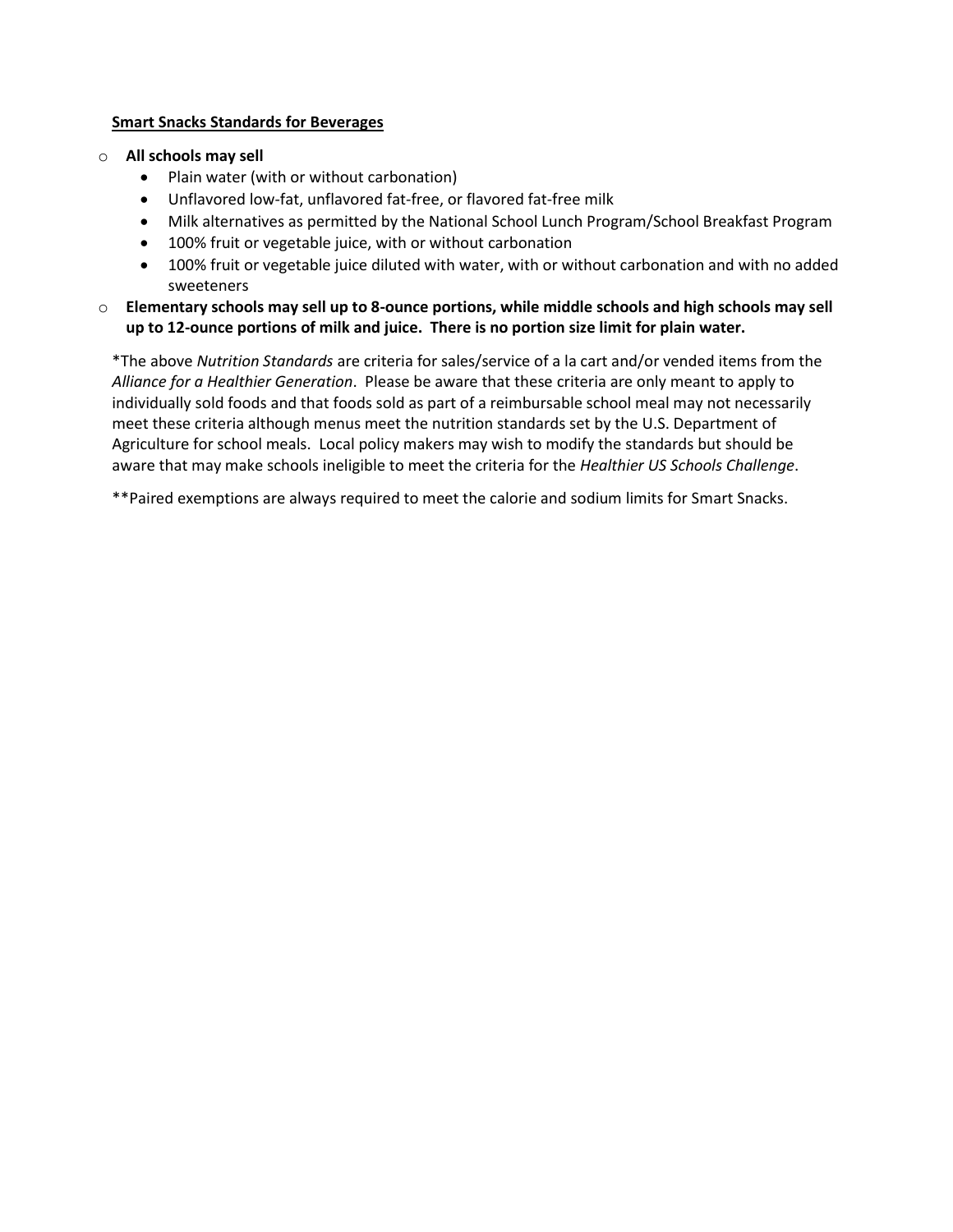# **ATTACHMENT B**

### **Non-Food Celebration and Reward Ideas**

## **Choose a Prize**

- Pencils or erasers
- Stickers
- Books
- Enter a drawing for a raffle or bigger prize
- Earn tokens or points towards a prize

### **Get Moving**

- Lead a special physical activity break
- Host a special event such as a dance or kite-flying party
- Provide extra recess or PE time
- Turn on the music and let students dance for a few minutes
- Have a themed parade around your school
- Give students the opportunity to lead an activity

## **Shake up Your Routine**

- Let a student choose a special activity or be a teacher's helper
- Allow student to select a special book or invite a guest to read aloud
- Go on a scavenger hunt
- Host a special dress day where students can wear hats or pajamas
- Provide a few extra minutes of free time
- Let the student go first for an activity
- Give a "no homework" pass

## **Show Recognition**

- Give a certificate or ribbon
- Post a sign in the classroom or on a prominent bulletin board
- Give a shout-out in the morning announcements
- For birthdays, allow child to wear a crown or special sash
- Call or send a letter home to a parent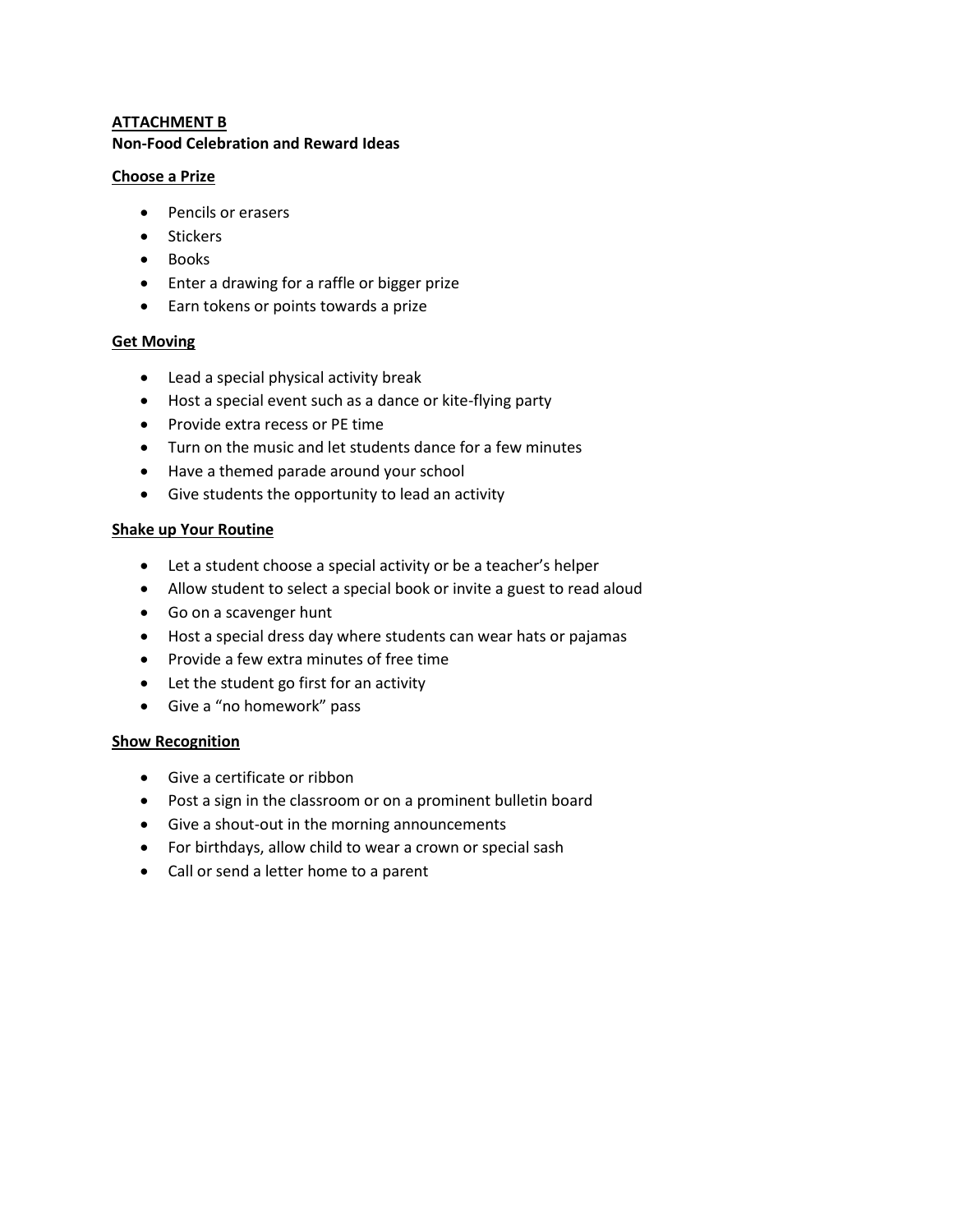#### **ATTACHMENT C**

**Healthy Snack and Beverages Ideas for School Functions\***

#### **The Alliance for a Healthier Generation provides a list on their website of approved snacks as well as a Smart Snacks Calculator. Please use these tools for reference if you have questions.**

**<https://foodplanner.healthiergeneration.org/products>**

**<https://foodplanner.healthiergeneration.org/calculator>**

#### **Beverages**

- Water
- 100% fruit juice with no added sugar
- Fat-free or low fat milk
- Fruit smoothies (made with frozen fruit with no added sugar and fat-free or low fat yogurt)
- 100% fruit juice slushes with no added sugar
- Silly water—add fruit and herbs to plain water for fruit-infused blend

#### **Fruits & Veggies**

- Fresh fruit—trays, salads, or kabobs
- Fresh vegetables—trays, salads, or kabobs
- Canned fruit or fruit cups (in water, 100% fruit juice, or light syrup)
- Frozen fruit or fruit cups (in water, 100% fruit juice or light syrup)
- Frosty fruits—freeze your own fruit (frozen grapes make a great summer treat!)
- Dried fruit with no added sugar

#### **Whole Grains**

- Whole grain crackers, pretzels or cereal bars
- Small whole grain bagels or waffles or pancakes topped with fruit or nut or seed butter
- Low-fat or air-popped popcorn (no added butter or salt)
- Graham crackers
- Baked whole grain tortilla chips with salsa or bean dip
- Pizza (on whole grain crust with low fat cheese and lean protein or vegetable toppings)
- Baked chips (small portions)

#### **Proteins**

- Fat-free or low fat yogurt (serve alone or as dip for fruits or veggies)
- Yogurt parfaits (fat-free or low fat yogurt, fruit and whole grain cereal or granola as topping)
- Nut or seed butter (serve with fruit or whole grain crackers)
- Nuts or seeds
- Trail mix made of nuts or seeds and dried fruit with no added sugar
- Low-fat cheese (serve with fruit or whole grain crackers)
- Hummus (serve with vegetables or whole grain crackers)
- Nut or seed butter and jelly sandwiches on whole grain bread
- Roll-ups on whole grain tortillas (fill with a lean protein such as ham or turkey, low fat cheese, hummus, nut or seed butter and jelly or vegetables)
- Bean quesadillas or burritos made with whole grain tortillas with salsa

\*Check ingredient statements and nutrition information to ensure items meet the USDA Smart Snacks in School nutrition standards. Ensure food allergies of any participants are known before serving any food item.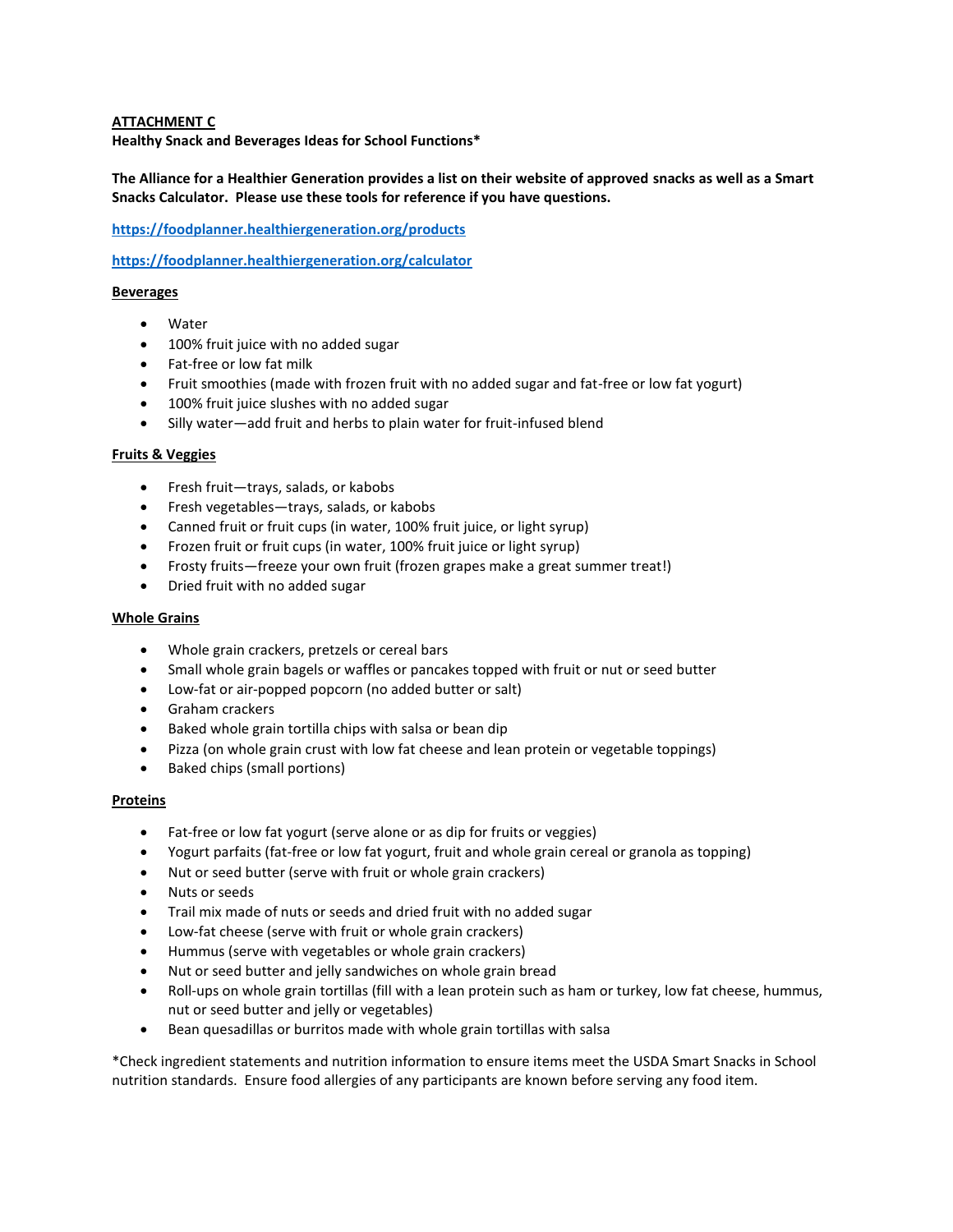## **ATTACHMENT D Creative Fundraising Ideas**

## **Get Kids Moving**

- Host a walk-, run-, bike-, dance-, skate-a-thon or a 5k color run
- Organize a Zumba, dance or yoga night
- Visit an ice skating rink
- Hold a jump rope or hula hoop competition
- Create a team sports tournament for youth and their families
- Hold a field day at school and encourage youth and families to form teams and compete

# **Spark Creativity**

- Host a talent show
- Hold a yard sale or auction where youth, staff and parents donate items
- Ask a local business to donate:
	- o A portion of sales of health menu items
	- o Products or services to auction
	- o Event tickets to raffle
- Sell school-branded promotional items such as t-shirts or water bottles
- Organize a student art or craft fair
- Hold a coin drive competition between classrooms

# **Support Healthy Eating**

- Hold a "Taste of Your Town" event and invite local chefs to donate healthy dishes
- Sell cookbooks with healthy recipes donated from parents, students and staff
- Host a healthy cooking class and ask a local chef to donate his/her time
- Create a healthy family night and invite parents to attend and enjoy a healthy meal with their children and school or program staff
- Hold a healthy cooking competition and ask local grocery stores to donate food to keep costs down